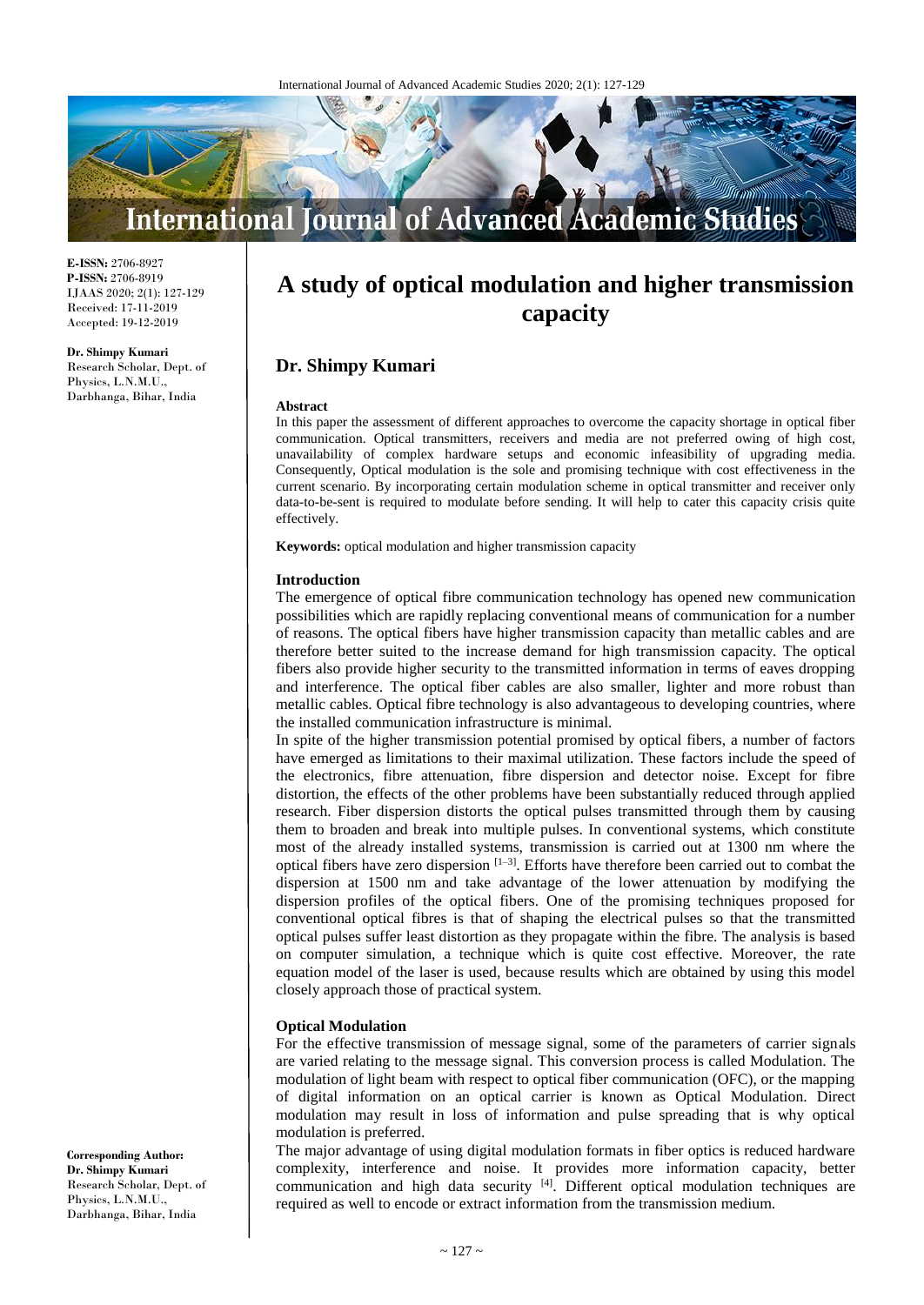The process of applying information to a light wave is called the optical modulation. Those light waves may be sent through a transparent medium as a laser beam, or contained within a fiber optic cable. The conversion from high frequency/high speed electrical signals into light can occur in two general ways--applied directly to the power source of the light wave emitter (e.g. photodiode), or indirectly, by manipulating the light beam. Simple Schemes Simple optical laboratory experiments often involve voice transmission or low rate digital information, such as Morse code. It is easy to apply the modulation for either via control of the current to a laser diode or LED. On-off keying and amplitude modulation (AM) arc accomplished in the same manner as a radio transmitter, using a series pass transistor in the DC feed to the transmitting device.

For these simple signals, indirect light beam modulation may also be accomplished, using mechanical shutters or a voice-coil driven mirror. These electro-mechanical devices are, of course, limited to low frequencies and useful only in the most simplistic applications.

Some very early light-beam communications and remote control equipment used techniques similar to those just described, mainly to demonstrate the viability of light wave technology. But soon, high frequency modulators were developed, using both direct and indirect modulation methods.

## **Direct Modulation**

Digital signals consist of logical is and Os, which readily corresponds to electrical ON and OFF states, or to two discrete voltage (or current) levels. The typical optical communications light source is a laser diode, which is easily modulated by controlling its current.

Several factors limit the upper frequency at which a laser diode can be modulated. These include the time constants (frequency response) of the driving circuitry, the physics or the diode itself, and the characteristics of the transmission medium, which is typically an optical fiber.

Ultimately, direct modulation is limited by the characteristics of the diode itself. A full turn-on/turn-off cycle represents a significant electrical and thermal stress, which can result in a frequency shift (chirp), transients (ringing), as well as reduced operational lifetime of the laser diode. One method of dealing with these effects is to apply a modulated "radio signal" to the diode. The current swing is reduced, which improves reliability, and the bandwidth is greatly increased because the diode's drift and transient responses are reduced. But this technique also greatly reduces the signal-to-noise ratio, which reduces the range, and it requires more complex driver and detector circuitry.

#### **Indirect Modulation**

Modulation of a continuous light beam removes the laser diode-related problems at the cost of greater complexity. It also eliminates the signal-to-noise problems of applying a modulated sub–carrier. The stable light source allows maximum transmission for a given amount of dispersion in the fiber.

Established methods include delivering the data to electrically modulated crystalline materials such as lithium niobate. These devices can rapidly switch the light beam between a direct signal path, or split the beam into two paths with 180-degree phase shift, which cancel when

recombined. This provides electrically controlled on-off transitions that do not affect the light source.

The other common method uses electro-absorption (EA) modulators, usually a semiconductor material that can be switched between trans missive and opaque states to provide the on-off transitions. Materials used in these modulators can be conveniently integrated with the laser diode. As with direct modulation, the driving circuitry uses microwave design and layout to couple high speed data streams to the modulating devices.

## **Modulation Formats**

When the data rate of 40 G b/s started to enter optical networking, line coding and modulation formats became the center of interest along with the achievement of high spectral efficiencies. These formats combat militate against linear and non-linear impairments from OFC. Due to current data rate limitation, it is of utmost importance to consider practical aspects of modulation and modulator technology while designing optical modulation format for a specific system. Three basic widely used modulators are electro absorption modulator, directly modulated laser and Mach Zehnder modulators (MZMs) [5]. MZM works on the interference principle and is managed by optical phase modulation. Due to their good modulation performance and the independent possibility of modulating intensity, many of the advanced optical modulation formats are based on using it [6]. Modulation techniques promises to eliminate capacity limitation but their implementation in fiber optic system invokes these challenges.

## **Binary Amplitude Shift Keying (ASK)**

Amplitude shift keying (ASK) or On-Off Keying (00K) in its various flavors has been used widely in OFC with its simplicity and cheapest digital coding schemes, where ASK and OOK represent digital signals. In this technique, the baseband signal is multiplied by a carrier frequency; the binary 0 is represented by no pulse ("0" W) and binary 1 is represented by a positive pulse ("A" W) [7]. Figure l illustrate a ASK modulated signal.



**Fig l:** Illustrate a ASK modulated signal

In advanced communication systems, multilevel signaling is a technique that utilizes more number of bits per symbol to achieve high transmission capacity. In ASK, 4-ary digital modulation. M=4 symbolize 4-ary format and therefore increases the transmission capacity to double up while the spectral width is maintained  $^{[8]}$ . It also shows good performance in integration and hardware implementation. It has its application in very low speed telemetry circuits. The 8-ary ASK is also deployed in OFC to three-fold increase